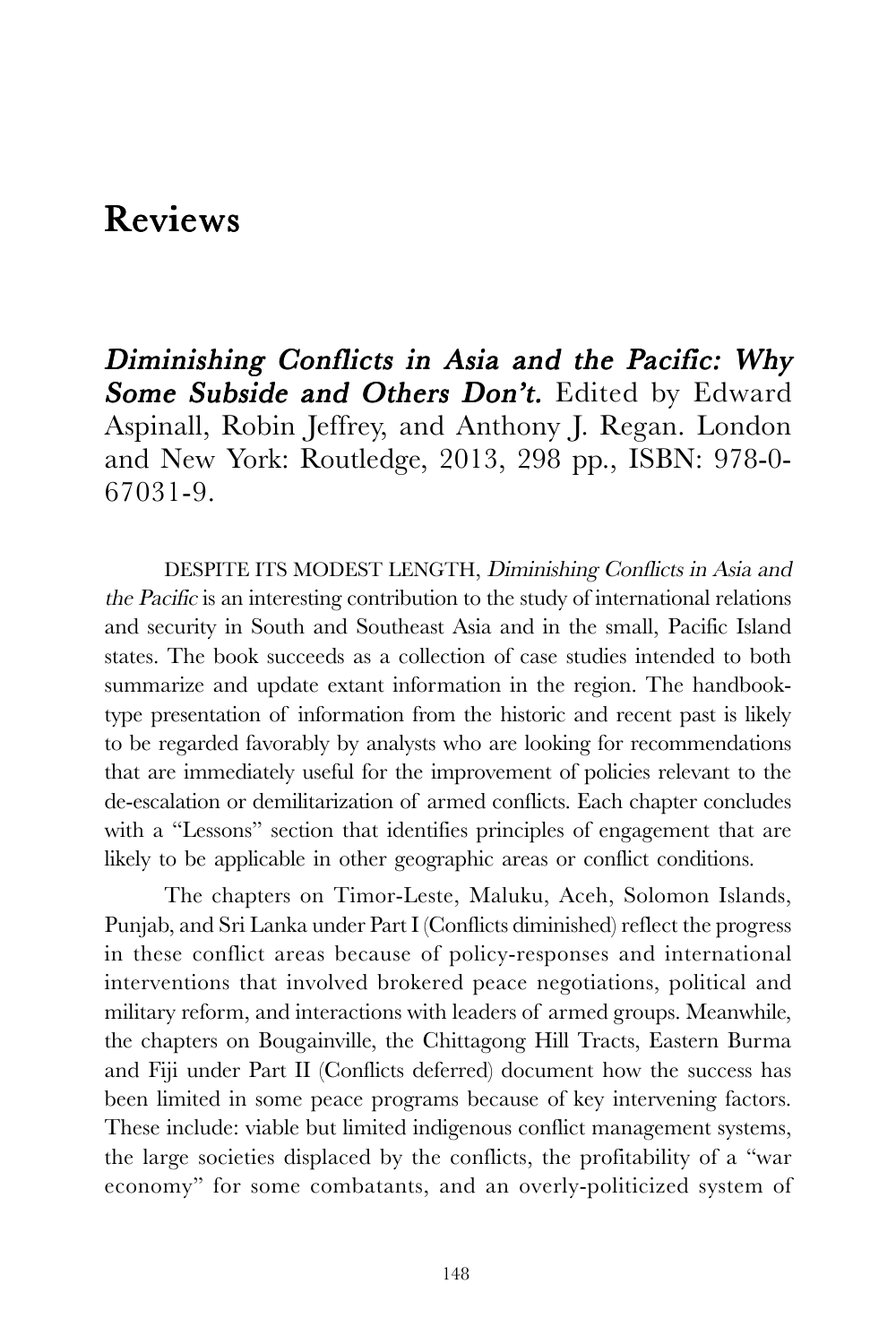governance. Chapters under Part III (Conflicts undiminished) describe how generations-old conflicts in Southern Thailand, the Federally Administered Tribal Areas of Pakistan, Southern Philippines, Kashmir, and the Southern Highlands of Papua New Guinea remain largely unresolved and could possibly escalate. Key factors include the poor control of state systems over abusive military units, the continued operation of powerful alternatives to the national system of governance, the inability of resistance fighters to commit to the peace process, the persistence of a latent jingoism amongst the parties involved, and an apathy of the national government towards poor governance and policing in violence-prone areas. The presence of active peace initiatives, even those that are flawed or operate under difficult conditions, as well as of detailed documentation programs in these conflict areas, is taken by the authors as an indication that ethnonationalist conflicts in Asia and the Pacific currently have the best prospects of de-escalation and even resolution.

The contributors appear to have intended the credibility of their work to rest on both a technique of authorship that emphasizes the primacy of the issues and perspectives that motivate the combatants, as well as a format that emphasizes chronological clarity. This combined approach does, to some extent, satisfy the theme "intentional ambiguity" of the project because it allows the authors, the combatants, and the international influences on these conflicts to be portrayed as committed to the resolution of these conflicts without an obvious designation of culpability if the conflicts persist or worsen. This ambiguity, however, also poses the most significant challenge to the readership, which likely expects more from a work on intersocietal conflict than a conclusion that conflicts in the Asia and the Pacific are diminishable but not, as yet, resolvable. Diminishing Conflicts in the Asia and the Pacific: Why Some Subside and Others Don't portrays international interventions as either neutral contributions to a foreign but, overall, beneficial de-escalation mechanism or well-intentioned programs that nonetheless vilify the assertive local actors, including those combatants motivated by a strong desire for justice.<sup>1</sup>

The implication of this is an indirect laying of the blame upon the combatants themselves for not fully appreciating either the benevolence